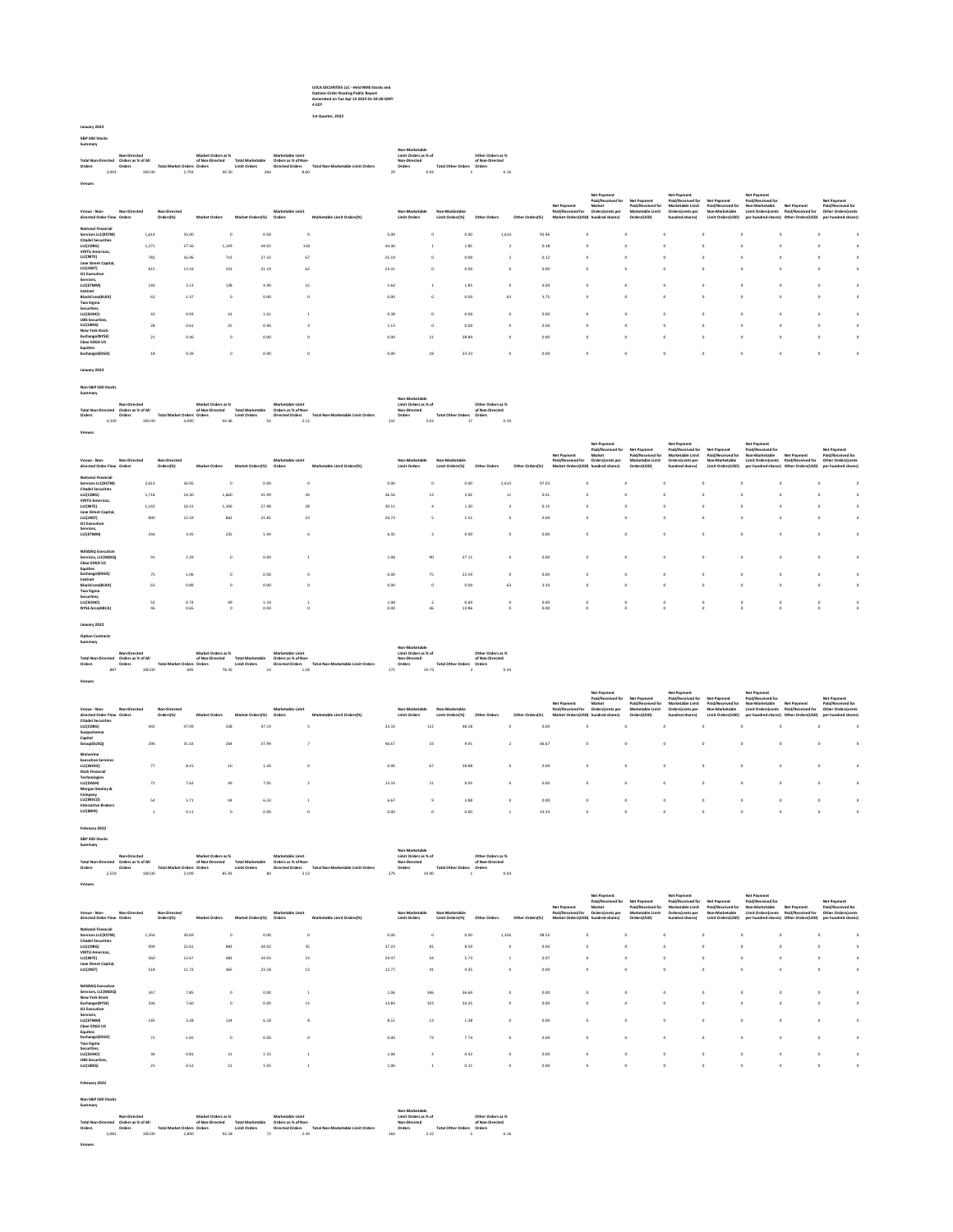|                                                                       |                                    |                                            |                                       |                                                      |                                         |                                   |                                                        |                                              |                                      |                                                    | Net Payment                                             | Net Payment<br>Paid/Received for<br>Market                       | Net Payment<br>Paid/Received for                         | Net Payment<br>Paid/Received for<br>Marketable Limit    | Net Payment<br>Paid/Received for                         | Net Payment<br>Paid/Received for<br>Non-Marketable | Net Payment                                                                                       | Net Payment<br>Paid/Received for                               |  |
|-----------------------------------------------------------------------|------------------------------------|--------------------------------------------|---------------------------------------|------------------------------------------------------|-----------------------------------------|-----------------------------------|--------------------------------------------------------|----------------------------------------------|--------------------------------------|----------------------------------------------------|---------------------------------------------------------|------------------------------------------------------------------|----------------------------------------------------------|---------------------------------------------------------|----------------------------------------------------------|----------------------------------------------------|---------------------------------------------------------------------------------------------------|----------------------------------------------------------------|--|
| Venue - Non-<br>directed Order Flow Orders                            | Non-Directed                       | Non-Directed<br>Orders(%)                  | <b>Market Orders</b>                  | Market Orders(%)                                     | Marketable Limit<br>Orders              | ketable Limit Orders(%)           | Non-Marketable<br><b>Limit Orders</b>                  | Non-Marketable<br>Limit Orders(%)            |                                      | Other Orders[%]                                    | Paid/Received for<br>Market Orders(USD)                 | Orders/cents per<br>hundred shares)                              | Marketable Limit<br>Orders(USD)                          | Orders(cents per<br>hundred shares)                     | Non-Marketable<br>Limit Orders(USD)                      | per hundred shares)                                | Limit Ordersfronts Paid/Roceived for<br>Other Orders(USD)                                         | Other Ordersfcents<br>per h<br>dred shares                     |  |
| National Financial<br>Services LLC(XSTM)<br><b>Citadel Securities</b> | 2,063                              | 38.58                                      |                                       | 0.00<br>$^{\circ}$                                   |                                         | $\circ$                           | 0.00                                                   | 0.00<br>$^{\circ}$                           | 2,063                                | 97.54                                              |                                                         | $\circ$                                                          |                                                          |                                                         | $\circ$                                                  |                                                    | $\circ$<br>$\circ$                                                                                |                                                                |  |
| LLC(CDRG)<br><b>VIRTU Americas</b>                                    | 1,196                              | 22.37                                      | 1,134                                 | 41.31                                                |                                         | 32                                | 45.07                                                  | 6.73<br>28                                   |                                      | 0.09<br>$\mathbf{2}$                               |                                                         | $\mathbf 0$                                                      |                                                          |                                                         | $\circ$                                                  |                                                    | $\circ$                                                                                           | $\circ$                                                        |  |
| LLC(NITE)<br><b>Jane Street Capital</b><br>LLC(JNST)                  | 757<br>605                         | 14.16<br>11.31                             |                                       | $728\,$<br>26.52<br>587<br>21.38                     |                                         | $^{\rm 19}$<br>$\bf{11}$          | 26.76<br>15.49                                         | 1.68<br>$\overline{\phantom{a}}$<br>1.68     |                                      | 0.14<br>$\overline{\mathbf{3}}$<br>$\circ$<br>0.00 |                                                         | $\circ$                                                          |                                                          |                                                         | $\circ$                                                  |                                                    | ٥                                                                                                 | $\circ$<br>$\circ$                                             |  |
| <b>G1</b> Execution<br>Services,<br>LLC(ETMM)                         | 238                                |                                            | 4.45                                  | 225<br>8.20                                          |                                         | $\ddot{a}$                        | 5.63                                                   |                                              |                                      | $\circ$<br>0.00                                    |                                                         |                                                                  | $\circ$                                                  |                                                         | $\circ$                                                  | $\circ$                                            | $\circ$<br>$\circ$                                                                                | $\circ$                                                        |  |
|                                                                       |                                    |                                            |                                       |                                                      |                                         |                                   |                                                        | $\,9$<br>2.16                                |                                      |                                                    |                                                         | $\circ$                                                          |                                                          |                                                         |                                                          |                                                    |                                                                                                   |                                                                |  |
| <b>NASDAO Executio</b><br>Services, LLC(NSDQ)<br>Choe EDGX US         | 163                                |                                            | 3.05                                  | 0.00<br>$\circ$                                      |                                         |                                   | 1.41                                                   | $162\,$<br>38.94                             |                                      | 0.00<br>$\circ$                                    |                                                         | $\circ$                                                          |                                                          |                                                         |                                                          |                                                    | o                                                                                                 | $\circ$                                                        |  |
| Equities<br>Exchange(EDGX)                                            | 90                                 |                                            | 1.68                                  | 0.00<br>$\circ$                                      |                                         | $\circ$                           | 0.00                                                   | 90<br>21.63                                  |                                      | $\circ$<br>0.00                                    |                                                         | $\circ$                                                          | $\circ$                                                  | $\circ$                                                 | $\circ$                                                  |                                                    | $\circ$<br>$\circ$                                                                                | $\circ$                                                        |  |
| Instinet<br>BlockCross(BLKX)                                          | 47                                 |                                            | 0.88                                  | 0.00<br>$\circ$                                      |                                         | o                                 | 0.00                                                   | $\circ$<br>0.00                              |                                      | $47\,$<br>2.22                                     |                                                         | $\circ$                                                          | ٥                                                        |                                                         | $\circ$                                                  |                                                    | $\circ$                                                                                           | $\circ$                                                        |  |
| Two Sigma<br>Securities,<br>LLC(SOHO)                                 | 46                                 |                                            | 0.86                                  | $42\,$<br>1.53                                       |                                         | $_{\rm 3}$                        | 4.23                                                   | $\,$ 1 $\,$<br>0.24                          |                                      | $\circ$<br>0.00                                    |                                                         | $\circ$                                                          | $\circ$                                                  | $\circ$                                                 | $\circ$                                                  | $\circ$                                            | $\circ$<br>$\circ$                                                                                | $\circ$                                                        |  |
| New York Stock<br>Exchange(NYSE)                                      | 38                                 |                                            | 0.71                                  | 0.00<br>$\circ$                                      |                                         | ٥                                 | 0.00                                                   | 38<br>9.13                                   |                                      | 0.00<br>$\circ$                                    |                                                         | $\circ$                                                          | $\circ$                                                  | $\circ$                                                 | $\circ$                                                  | $\circ$                                            | ٥<br>$\circ$                                                                                      | $\circ$                                                        |  |
| February 2022                                                         |                                    |                                            |                                       |                                                      |                                         |                                   |                                                        |                                              |                                      |                                                    |                                                         |                                                                  |                                                          |                                                         |                                                          |                                                    |                                                                                                   |                                                                |  |
| <b>Option Contracts</b><br>Summary                                    |                                    |                                            |                                       |                                                      |                                         |                                   |                                                        |                                              |                                      |                                                    |                                                         |                                                                  |                                                          |                                                         |                                                          |                                                    |                                                                                                   |                                                                |  |
| <b>Total Non-Directed</b>                                             | Non-Directed<br>Orders as % of All |                                            | Market Orders as %<br>of Non-Directed | <b>Total Marketable</b>                              | Marketable Limit<br>Orders as % of Non- |                                   | Non-Marketable<br>Limit Orders as % of<br>Non-Directed |                                              | Other Onlers as %<br>of Non-Directed |                                                    |                                                         |                                                                  |                                                          |                                                         |                                                          |                                                    |                                                                                                   |                                                                |  |
| Orders<br>Orders<br>761                                               | 100.00                             | <b>Total Market Orders Orders</b>          | 568<br>74.64                          | <b>Limit Orders</b><br>17                            | <b>Directed Orders</b><br>2.23          | Total Non-Marketable Limit Orders | Orders<br>175                                          | <b>Total Other Orders Orders</b><br>23.00    | 0.13                                 |                                                    |                                                         |                                                                  |                                                          |                                                         |                                                          |                                                    |                                                                                                   |                                                                |  |
| Venues                                                                |                                    |                                            |                                       |                                                      |                                         |                                   |                                                        |                                              |                                      |                                                    |                                                         |                                                                  |                                                          |                                                         |                                                          |                                                    |                                                                                                   |                                                                |  |
|                                                                       |                                    |                                            |                                       |                                                      |                                         |                                   |                                                        |                                              |                                      |                                                    |                                                         | Net Payment<br>Paid/Received for                                 | Net Payment                                              | Net Payment<br>Paid/Received for                        | Net Paymen                                               | Net Payment<br>Paid/Received for                   |                                                                                                   | Net Payment                                                    |  |
| Venue - Non-<br>directed Order Flow Orders                            | Non-Directed                       | Non-Directed<br>Orders(%)                  | Market Orders                         | Market Orders(%)                                     | Marketable Limit<br>Orders              | Marketable Limit Orders(%)        | Non-Marketable<br><b>Limit Orders</b>                  | Non-Marketable<br>Limit Orders(%)            |                                      | Other Orders[%]                                    | Net Payment<br>Paid/Received for                        | Market<br>Orders(cents per<br>Market Orders(USD) hundred shares) | Paid/Received for<br>Marketable Limit<br>rs(USD)<br>Orde | Marketable Limit<br>Orders(cents per<br>hundred shares) | Paid/Received for<br>Non-Marketable<br>Limit Orders(USD) | Non-Marketable<br>Limit Orders/cents               | <b>Net Payment</b><br>Paid/Received for<br>per hundred shares) Other Orders(USD)                  | Paid/Received for<br>Other Ordersfcents<br>per hundred shares) |  |
| <b>Citadel Securities</b><br>LLC(CDRG)                                | 416                                | 48.77                                      |                                       | 294<br>51.76                                         |                                         | 10                                | 47.62                                                  | 112<br>42.59                                 |                                      | 0.00                                               |                                                         |                                                                  |                                                          |                                                         |                                                          |                                                    |                                                                                                   |                                                                |  |
| Susquehanna<br>Capital<br>Group(SUSQ)                                 | 207                                | 24.27                                      |                                       | 173<br>30.46                                         |                                         | $\,$ 1 $\,$                       | 4.76                                                   | 33<br>12.55                                  |                                      | $\circ$<br>0.00                                    |                                                         | $\circ$                                                          | $\circ$                                                  | $\circ$                                                 | $\circ$                                                  | $\circ$                                            | $\circ$<br>$\circ$                                                                                | $\circ$                                                        |  |
| <b>Dash Financial</b><br>Technologies<br>LLC(DASH)                    | 105                                | 12.31                                      |                                       | SS.<br>9.68                                          |                                         | ĥ.                                | 28.57                                                  | 44<br>16.73                                  |                                      | $\circ$<br>0.00                                    |                                                         | $\circ$                                                          |                                                          |                                                         | $\circ$                                                  |                                                    | $\circ$<br>$\Omega$                                                                               | $\circ$                                                        |  |
| Wolverine                                                             |                                    |                                            |                                       |                                                      |                                         |                                   |                                                        |                                              |                                      |                                                    |                                                         |                                                                  |                                                          |                                                         |                                                          |                                                    |                                                                                                   |                                                                |  |
| <b>Execution Services</b><br>LLC(WEXX)<br>Morgan Stanley &            | 76                                 |                                            | 8.91                                  | 15<br>2.64                                           |                                         | $\mathbf{2}$                      | 9.52                                                   | 59<br>22.43                                  |                                      | $\circ$<br>0.00                                    |                                                         | $\mathbf 0$                                                      | $\circ$                                                  | $^{\circ}$                                              | $\circ$                                                  |                                                    | $\circ$<br>$\circ$                                                                                | $\circ$                                                        |  |
| Company<br>LLC(MSCO)                                                  | 48                                 |                                            | 5.63                                  | 31<br>5.46                                           |                                         | $\overline{2}$                    | 9.52                                                   | 15<br>5.70                                   |                                      | $\circ$<br>0.00                                    |                                                         | $\circ$                                                          | $\circ$                                                  | $\circ$                                                 | $\circ$                                                  | $\circ$                                            | $\circ$<br>$\circ$                                                                                | $\circ$                                                        |  |
| Interactive Broken<br>LLC(IBKR)                                       | $\,$ 1 $\,$                        |                                            | 0.12                                  | 0.00<br>$\circ$                                      |                                         | $\circ$                           | 0.00                                                   | $\circ$<br>0.00                              |                                      | 100.00<br>$\,$ 1                                   |                                                         | $\circ$                                                          | $\circ$                                                  | $\circ$                                                 | $\circ$                                                  |                                                    | ٥<br>$\circ$                                                                                      | $\circ$                                                        |  |
| <b>March 2022</b>                                                     |                                    |                                            |                                       |                                                      |                                         |                                   |                                                        |                                              |                                      |                                                    |                                                         |                                                                  |                                                          |                                                         |                                                          |                                                    |                                                                                                   |                                                                |  |
| S&P 500 Stocks<br>Summary                                             |                                    |                                            |                                       |                                                      |                                         |                                   |                                                        |                                              |                                      |                                                    |                                                         |                                                                  |                                                          |                                                         |                                                          |                                                    |                                                                                                   |                                                                |  |
| Total Non-Directed  Orders as % of All                                | Non-Directed                       |                                            | Market Orders as %                    | of Non-Directed Total Marketable                     | Marketable Limit<br>Orders as % of Non- |                                   | Non-Marketable<br>Limit Orders as % of<br>Non-Directed |                                              | Other Orders as %<br>of Non-Directed |                                                    |                                                         |                                                                  |                                                          |                                                         |                                                          |                                                    |                                                                                                   |                                                                |  |
| Orders<br>Orders<br>3,803                                             | 100.00                             | <b>Total Market Orders Orders</b><br>3,067 | 80.65                                 | <b>Limit Orders</b><br>507                           | <b>Directed Orders</b><br>13.33         | Total Non-Marketable Limit Orders | Orders<br>225                                          | <b>Total Other Orders Orders</b><br>5.92     | 0.11                                 |                                                    |                                                         |                                                                  |                                                          |                                                         |                                                          |                                                    |                                                                                                   |                                                                |  |
| Venues                                                                |                                    |                                            |                                       |                                                      |                                         |                                   |                                                        |                                              |                                      |                                                    |                                                         |                                                                  |                                                          |                                                         |                                                          |                                                    |                                                                                                   |                                                                |  |
|                                                                       |                                    |                                            |                                       |                                                      |                                         |                                   |                                                        |                                              |                                      |                                                    | Net Payment                                             | Net Payment<br>Paid/Received for<br>Market                       | Net Payment<br>Paid/Received for                         | Net Payment<br>Paid/Received for<br>Marketable Limit    | Net Payment<br>Paid/Received for                         | Net Payment<br>Paid/Received for<br>Non-Marketable | <b>Net Payment</b>                                                                                | Net Payment<br>Paid/Received for                               |  |
| ue - Non<br>directed Order Flow Orders                                |                                    | Orders(%)                                  |                                       | Market Orders(%)                                     | Orders                                  | Marketable Limit Orders(%)        | n.Marketah<br><b>Limit Orders</b>                      | Limit Orders(%)                              |                                      | ers(%)                                             | Paid/Received for<br>ers(USD                            |                                                                  | Marketable Limit<br>s(USD)                               | Orders(cer<br>its pe<br>undred shares)                  | Non-Marketakie<br>Limit Orders(USD)                      | Limit Orders(cent                                  | Paid/Received for<br>rs(USD)                                                                      | Other Orders(cents<br>fred shares)                             |  |
|                                                                       |                                    |                                            |                                       |                                                      |                                         |                                   |                                                        |                                              |                                      |                                                    |                                                         |                                                                  |                                                          |                                                         |                                                          |                                                    |                                                                                                   |                                                                |  |
| <b>National Fi</b>                                                    |                                    |                                            |                                       |                                                      |                                         |                                   |                                                        | $\Omega$                                     |                                      |                                                    |                                                         |                                                                  | $\Omega$                                                 |                                                         |                                                          |                                                    |                                                                                                   |                                                                |  |
| Services LLC(XSTM)<br><b>Citadel Securities</b><br>LLC(CDRG)          | 1.556<br>1,167                     | 29.05<br>21.79                             | 1,098                                 | 0.00<br>$\circ$<br>38.51                             |                                         | $\circ$<br>62                     | 0.00<br>12.70                                          | 0.00<br>1.12<br>5                            | 1.556                                | 98.98<br>0.13<br>$\mathbf{2}$                      |                                                         | $\circ$<br>$\circ$                                               | $\circ$                                                  |                                                         | $\circ$<br>$\circ$                                       |                                                    | $\circ$<br>$\circ$<br>$\circ$<br>٥                                                                | $\circ$<br>$\circ$                                             |  |
| Jane Street Capital,<br>LLC(JNST)<br><b>VIRTU Americas</b>            | 728                                | 13.59                                      |                                       | 678<br>23.78                                         |                                         | 46                                | 9.43                                                   | $\ddot{a}$<br>0.90                           |                                      | 0.00<br>$\circ$                                    |                                                         | $\mathbf 0$                                                      | $\circ$                                                  |                                                         | $\circ$                                                  | $\circ$                                            | $\circ$<br>۰                                                                                      | $\circ$                                                        |  |
| LLC(NITE)<br>New York Stock                                           | 691                                | 12.90                                      |                                       | 656<br>23.01                                         |                                         | 29                                | 5.94                                                   | 0.90                                         |                                      | $\overline{2}$<br>0.13                             |                                                         |                                                                  |                                                          |                                                         |                                                          |                                                    |                                                                                                   | $\circ$                                                        |  |
| Exchange(NYSE)<br><b>G1 Execution</b><br>Services,                    | 629                                | 11.74                                      |                                       | $\circ$<br>0.00                                      | 333                                     |                                   | 68.24                                                  | 296<br>66.52                                 |                                      | $\circ$<br>0.00                                    |                                                         | $\circ$                                                          | o                                                        |                                                         | $\circ$                                                  |                                                    | o<br>$\circ$                                                                                      | $\circ$                                                        |  |
| LLC(ETMM)                                                             | 372                                |                                            | 6.95                                  | 352<br>12.35                                         |                                         | 17                                | 3.48                                                   | $\overline{\mathbf{3}}$<br>0.67              |                                      | $\circ$<br>0.00                                    |                                                         | $\circ$                                                          | $\circ$                                                  |                                                         | $\circ$                                                  | $^{\circ}$                                         | $\circ$<br>$\circ$                                                                                | $\circ$                                                        |  |
| <b>NASDAO Execution</b><br>Services, LLC(NSDQ)                        | 106                                |                                            | 1.98                                  | 0.00<br>$\circ$                                      |                                         | o                                 | 0.00                                                   | 23.82<br>106                                 |                                      | $\circ$<br>0.00                                    |                                                         | $\circ$                                                          |                                                          |                                                         | $\circ$                                                  |                                                    | o                                                                                                 |                                                                |  |
| <b>Two Sigma</b>                                                      | 45                                 | 0.84                                       |                                       | 45<br>1.58                                           |                                         | $\circ$                           | 0.00                                                   | $\circ$<br>0.00                              |                                      | $\circ$<br>0.00                                    |                                                         | $\circ$                                                          | $\circ$                                                  | $\circ$                                                 | $\circ$                                                  | $\circ$                                            | $\circ$<br>$\circ$                                                                                | $\circ$                                                        |  |
| Securities,<br>LLC(SOHO)<br><b>UBS Securities</b><br>LLC(UBSS)        | $_{23}$                            |                                            | 0.43                                  | $_{\rm 22}$<br>0.77                                  |                                         | $\mathbf 1$                       | 0.20                                                   | $\circ$<br>0.00                              |                                      | $\circ$<br>0.00                                    |                                                         | $\circ$                                                          | o                                                        | $\circ$                                                 | $\circ$                                                  |                                                    | $\circ$<br>$\circ$                                                                                | $\circ$                                                        |  |
| Choe EDGX US<br>Equities<br>Exchange(EDGX)                            | 16                                 |                                            | 0.30                                  | 0.00<br>$\circ$                                      |                                         | ٥                                 | 0.00                                                   | 3.60<br>16                                   |                                      | $\circ$<br>0.00                                    |                                                         | $\circ$                                                          |                                                          |                                                         | $\circ$                                                  |                                                    | ٥                                                                                                 | $\circ$                                                        |  |
| March 2022                                                            |                                    |                                            |                                       |                                                      |                                         |                                   |                                                        |                                              |                                      |                                                    |                                                         |                                                                  |                                                          |                                                         |                                                          |                                                    |                                                                                                   |                                                                |  |
|                                                                       |                                    |                                            |                                       |                                                      |                                         |                                   |                                                        |                                              |                                      |                                                    |                                                         |                                                                  |                                                          |                                                         |                                                          |                                                    |                                                                                                   |                                                                |  |
| Non-S&P 500 Stocks<br>Summary                                         |                                    |                                            |                                       |                                                      |                                         |                                   | Non-Marketable                                         |                                              |                                      |                                                    |                                                         |                                                                  |                                                          |                                                         |                                                          |                                                    |                                                                                                   |                                                                |  |
| Total Non-Directed Orders as % of All                                 | Non-Directed                       | <b>Total Market Orders</b>                 | Market Orders as %                    | of Non-Directed Total Marketable                     | Marketable Limit<br>Orders as % of Non  | Total Non-Marketable Limit Or     | Limit Orders as % of<br>Non-Directed                   |                                              | Other Orders as %<br>of Non-Directed |                                                    |                                                         |                                                                  |                                                          |                                                         |                                                          |                                                    |                                                                                                   |                                                                |  |
| Orders<br>4,847                                                       | 100.00                             | 4,492                                      | Orders<br>92.68                       | <b>Limit Orders</b><br>173                           | <b>Directed Orders</b><br>3.57          |                                   | Orders<br>158                                          | <b>Total Other Orders</b><br>3.26            | Orders<br>24<br>0.50                 |                                                    |                                                         |                                                                  |                                                          |                                                         |                                                          |                                                    |                                                                                                   |                                                                |  |
| Venues                                                                |                                    |                                            |                                       |                                                      |                                         |                                   |                                                        |                                              |                                      |                                                    |                                                         |                                                                  |                                                          |                                                         |                                                          |                                                    |                                                                                                   |                                                                |  |
|                                                                       |                                    |                                            |                                       |                                                      |                                         |                                   |                                                        |                                              |                                      |                                                    | Net Payment                                             | Net Payment<br>Paid/Received for<br>Market                       | Net Payment<br>Paid/Received for                         | Net Payment<br>Paid/Received for<br>Marketable Limit    | <b>Net Payment</b><br>Paid/Received for                  | Net Payment<br>Paid/Received for<br>Non-Marketable | <b>Net Payment</b>                                                                                | Net Payment<br>Paid/Received for                               |  |
| Venue - Non-<br>directed Order Flow Orders                            | Non-Directed                       | Non-Directed<br>Orders(%)                  | <b>Market Orders</b>                  | Market Orders(%) Orders                              | Marketable Limit                        | Marketable Limit Orders(%)        | Non-Marketable<br><b>Limit Orders</b>                  | Non-Marketable<br>Limit Orders(%)            | Other Orders                         | Other Orders(%)                                    | Paid/Received for<br>Market Orders(USD) hundred shares) | Orders(cents per                                                 | Marketable Limit<br>Orders(USD)                          | Orders (cents per<br>hundred chares)                    | Non-Marketable<br>Limit Orders(USD)                      |                                                    | Limit Orders/cents Paid/Received for<br>per hundred shares) Other Orders(USD) per hundred shares) | Other Orders(cents                                             |  |
| <b>National Financial</b><br>Services LLC(XSTM)                       | 2,751                              | 35.86                                      |                                       | 0.00<br>$\circ$                                      |                                         | ٥                                 | 0.00                                                   | 0.00<br>٥                                    | 2,751                                | 97.21                                              |                                                         | $\circ$                                                          |                                                          |                                                         | $\circ$                                                  |                                                    | $\circ$<br>٥                                                                                      | $\circ$                                                        |  |
| <b>Citadel Securities</b><br>LLC(CDRG)<br>Jane Street Capital,        | 1,774                              | 23.13                                      | 1,687                                 | 38.61                                                |                                         | 59                                | 34.10                                                  | 19<br>6.35                                   |                                      | $\overline{9}$<br>0.32                             |                                                         | $\Omega$                                                         | o.                                                       |                                                         | $\theta$                                                 | $\Omega$                                           | $\mathfrak{o}$<br>$\circ$                                                                         | $\circ$                                                        |  |
| <b>LLCUNSTI</b><br><b>VIRTU Americas</b><br><b>LLC(NITE)</b>          | 1,088<br>1.065                     | 14.18<br>13.88                             | 1,036<br>1.003                        | 23.71<br>22.96                                       |                                         | 44<br>47                          | 25.43<br>27.17                                         | $\mathbf{8}$<br>2.68<br>$\mathbf{8}$<br>2.68 |                                      | $\circ$<br>0.00<br>$\overline{7}$<br>0.25          |                                                         | $\circ$<br>$\circ$                                               | $\circ$<br>$\circ$                                       | $\circ$<br>$\circ$                                      | $\circ$<br>$\circ$                                       | $\circ$<br>$\circ$                                 | o<br>$\circ$<br>$\circ$<br>$\circ$                                                                | $\circ$                                                        |  |
| <b>G1 Execution</b><br>Services,                                      |                                    |                                            |                                       |                                                      |                                         |                                   |                                                        |                                              |                                      |                                                    |                                                         |                                                                  |                                                          |                                                         |                                                          |                                                    |                                                                                                   | $\circ$                                                        |  |
| LLC(ETMM)<br>Choe EDGX US                                             | 574                                |                                            | 7.48                                  | 548<br>12.54                                         |                                         | $^{\rm 19}$                       | 10.98                                                  | 2.34<br>$\overline{z}$                       |                                      | $\circ$<br>0.00                                    |                                                         | $\circ$                                                          | $\circ$                                                  | $\circ$                                                 | $\circ$                                                  | $\circ$                                            | $\circ$<br>$\circ$                                                                                | $\circ$                                                        |  |
| Equities<br>Exchange(EDGX)<br><b>New York Stock</b>                   | 83                                 |                                            | 1.08                                  | 0.00<br>$\circ$                                      |                                         | $\circ$                           | 0.00                                                   | 83<br>27.76                                  |                                      | $\circ$<br>0.00                                    |                                                         | $\circ$                                                          | ٥                                                        | $\circ$                                                 | $\circ$                                                  | $\circ$                                            | $\circ$<br>$\circ$                                                                                | $\circ$                                                        |  |
| Exchange(NYSE)<br>Two Sigma<br>Securities,                            | $\scriptstyle\rm 72$               |                                            | 0.94                                  | 0.00<br>$\circ$                                      |                                         | $\circ$                           | 0.00                                                   | $\scriptstyle\rm 72$<br>24.08                |                                      | $\circ$<br>0.00                                    |                                                         | $\circ$                                                          | $\circ$                                                  | $\circ$                                                 | $\circ$                                                  | $\circ$                                            | $\circ$<br>$\circ$                                                                                | $\circ$                                                        |  |
| LLC(SOHO)<br>Instinet                                                 | 71                                 |                                            | 0.93                                  | 68<br>1.56                                           |                                         | $_{\rm 3}$                        | 1.73                                                   | $\circ$<br>0.00                              |                                      | $\circ$<br>0.00                                    |                                                         | $\circ$                                                          | $\circ$                                                  | $\circ$                                                 | $\circ$                                                  | $\circ$                                            | $\circ$<br>$\circ$                                                                                | $\circ$                                                        |  |
| BlockCross(BLKX)                                                      | 54                                 |                                            | 0.70                                  | 0.00<br>$\circ$                                      |                                         | $\circ$                           | 0.00                                                   | $\circ$<br>0.00                              |                                      | 54<br>1.91                                         |                                                         | $\circ$                                                          | $\circ$                                                  | $\circ$                                                 | $\circ$                                                  | $\circ$                                            | $\circ$<br>$\circ$                                                                                | $\circ$                                                        |  |
| NASDAO Execution<br>Services, LLC(NSDQ)                               | 38                                 |                                            | 0.50                                  | 0.00<br>$\circ$                                      |                                         | $\,$ 1                            | 0.58                                                   | 37<br>12.37                                  |                                      | $\circ$<br>0.00                                    |                                                         | $\mathfrak o$                                                    | $\circ$                                                  | $\circ$                                                 | $\circ$                                                  | $\circ$                                            | $\mathfrak o$<br>$\circ$                                                                          | $\circ$                                                        |  |
| March 2022                                                            |                                    |                                            |                                       |                                                      |                                         |                                   |                                                        |                                              |                                      |                                                    |                                                         |                                                                  |                                                          |                                                         |                                                          |                                                    |                                                                                                   |                                                                |  |
| <b>Option Contract</b><br>Summary                                     |                                    |                                            |                                       |                                                      |                                         |                                   |                                                        |                                              |                                      |                                                    |                                                         |                                                                  |                                                          |                                                         |                                                          |                                                    |                                                                                                   |                                                                |  |
| Total Non-Directed  Orders as % of All                                | Non-Directed                       |                                            | Market Orders as %                    | of Non-Directed Total Marketable Orders as % of Non- | Marketable Limit                        |                                   | Non-Marketable<br>Limit Orders as % of<br>Non-Directed |                                              | Other Orders as %<br>of Non-Directed |                                                    |                                                         |                                                                  |                                                          |                                                         |                                                          |                                                    |                                                                                                   |                                                                |  |

Teristics-Disconsister Manufacturing Manufacturing Manufacturing Manufacturing in the Construction of Descriptions.<br>Deliver-Disconsister (Manufacturing Descriptions) (Manufacturing Descriptions Deliver Manufacturing Descr

|                              |              |                      |                  |                  |                            |                |                 |              |                 |                                    | <b>Net Payment</b> |                    | <b>Net Payment</b>            |                   | Net Payment                                                                 |                                      |                    |  |
|------------------------------|--------------|----------------------|------------------|------------------|----------------------------|----------------|-----------------|--------------|-----------------|------------------------------------|--------------------|--------------------|-------------------------------|-------------------|-----------------------------------------------------------------------------|--------------------------------------|--------------------|--|
|                              |              |                      |                  |                  |                            |                |                 |              |                 |                                    | Paid/Received for  | <b>Net Payment</b> | Paid/Received for Net Payment |                   | Paid/Received for                                                           |                                      | Net Payment        |  |
|                              |              |                      |                  |                  |                            |                |                 |              |                 | Net Payment                        | Market             | Paid/Received for  | Marketable Limit              | Paid/Received for | Non-Marketable                                                              | <b>Net Payment</b>                   | Paid/Received for  |  |
| Venue - Non-<br>Non-Directed | Non-Directed |                      |                  | Marketable Limit |                            | Non-Marketable | Non-Marketable  |              |                 | Paid/Received for Orders/cents per |                    | Marketable Limit   | Orders(cents per              | Non-Marketable    |                                                                             | Limit Orders/cents Paid/Received for | Other Orders/cents |  |
| directed Order Flow Orders   | Orders(%)    | <b>Market Orders</b> | Market Orders(%) | Orders           | Marketable Limit Orders(%) | Limit Orders   | Limit Orders(%) | Other Orders | Other Orders(%) | Market Orders(USD) hundred shares) |                    | Orders(USD)        | hundred shares)               |                   | Limit Orders(USD) oer hundred shares) Other Orders(USD) per hundred shares) |                                      |                    |  |
| <b>Citadel Securities</b>    |              |                      |                  |                  |                            |                |                 |              |                 |                                    |                    |                    |                               |                   |                                                                             |                                      |                    |  |
| LLC(CDRG)                    | 294          | 46.37                | 191              | 49.23            | 11                         | 45.83          | 92              | 41.82        | 0.00            |                                    |                    |                    |                               |                   |                                                                             |                                      |                    |  |
| Susquehanna                  |              |                      |                  |                  |                            |                |                 |              |                 |                                    |                    |                    |                               |                   |                                                                             |                                      |                    |  |
| Capital                      |              |                      |                  |                  |                            |                |                 |              |                 |                                    |                    |                    |                               |                   |                                                                             |                                      |                    |  |
| Group(SUSQ)                  | 146          | 23.03                | 114              | 29.38            |                            | 37.50          | 21              | 9.55         | 100.00          |                                    |                    |                    |                               |                   |                                                                             |                                      |                    |  |
| <b>Dash Financial</b>        |              |                      |                  |                  |                            |                |                 |              |                 |                                    |                    |                    |                               |                   |                                                                             |                                      |                    |  |
| <b>Technologies</b>          |              |                      |                  |                  |                            |                |                 |              |                 |                                    |                    |                    |                               |                   |                                                                             |                                      |                    |  |
| LLC(DASH)                    | 94           | 14.83                | 58               | 14.95            |                            | 12.50          | 33              | 15.00        | 0.00            |                                    |                    |                    |                               |                   |                                                                             |                                      |                    |  |
|                              |              |                      |                  |                  |                            |                |                 |              |                 |                                    |                    |                    |                               |                   |                                                                             |                                      |                    |  |